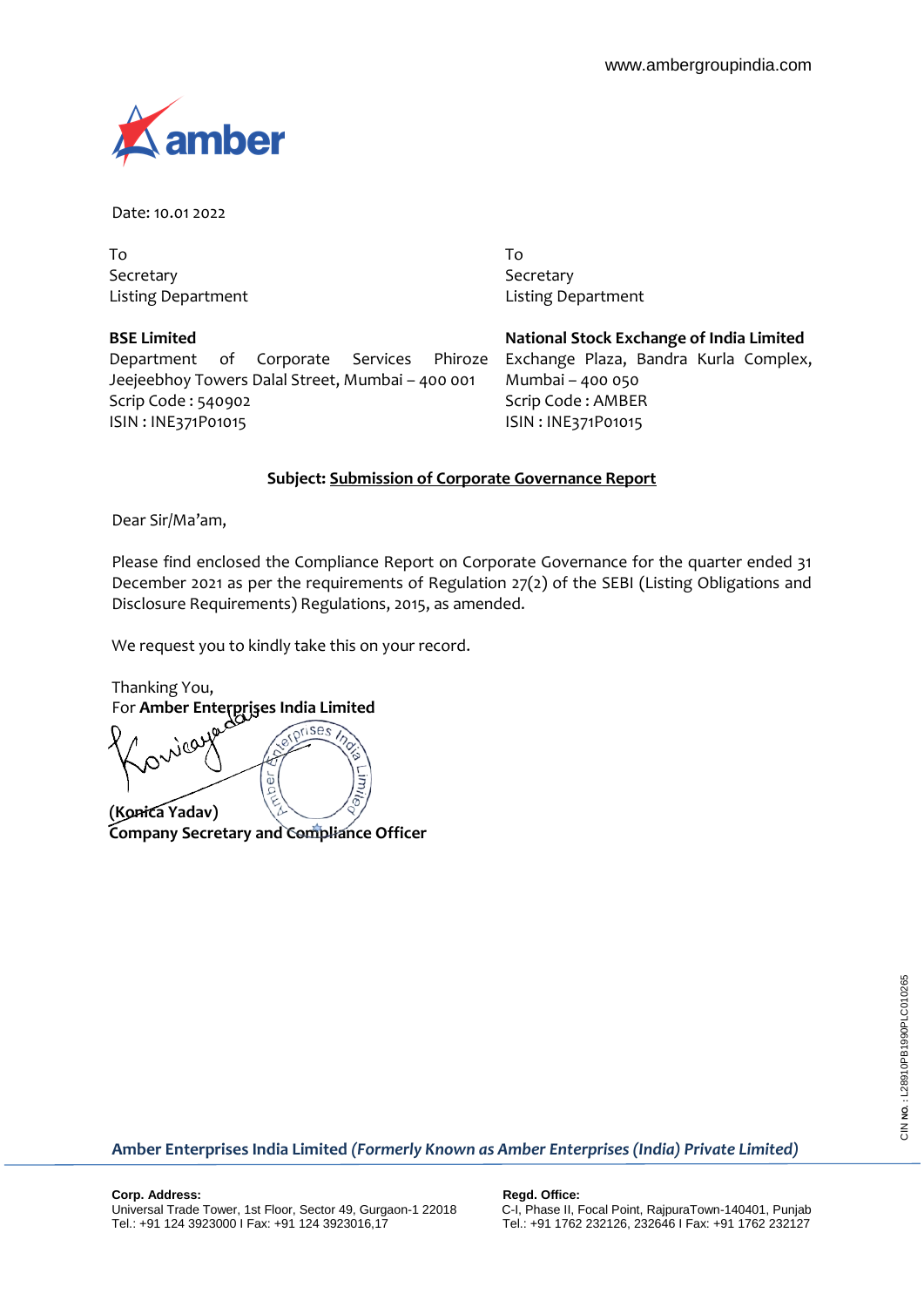$\mathbf{r}$ 

h

| <b>General information about company</b>                       |                                 |
|----------------------------------------------------------------|---------------------------------|
| Scrip code                                                     | 540902                          |
| NSE Symbol                                                     | <b>AMBER</b>                    |
| <b>MSEI</b> Symbol                                             | <b>NOTLISTED</b>                |
| <b>ISIN</b>                                                    | INE371P01015                    |
| Name of the entity                                             | AMBER ENTERPRISES INDIA LIMITED |
| Date of start of financial year                                | 01-04-2021                      |
| Date of end of financial year                                  | 31-03-2022                      |
| <b>Reporting Quarter</b>                                       | Quarterly                       |
| Date of Report                                                 | 31-12-2021                      |
| Risk management committee                                      | Applicable                      |
| Market Capitalisation as per immediate previous Financial Year | Top 500 listed entities         |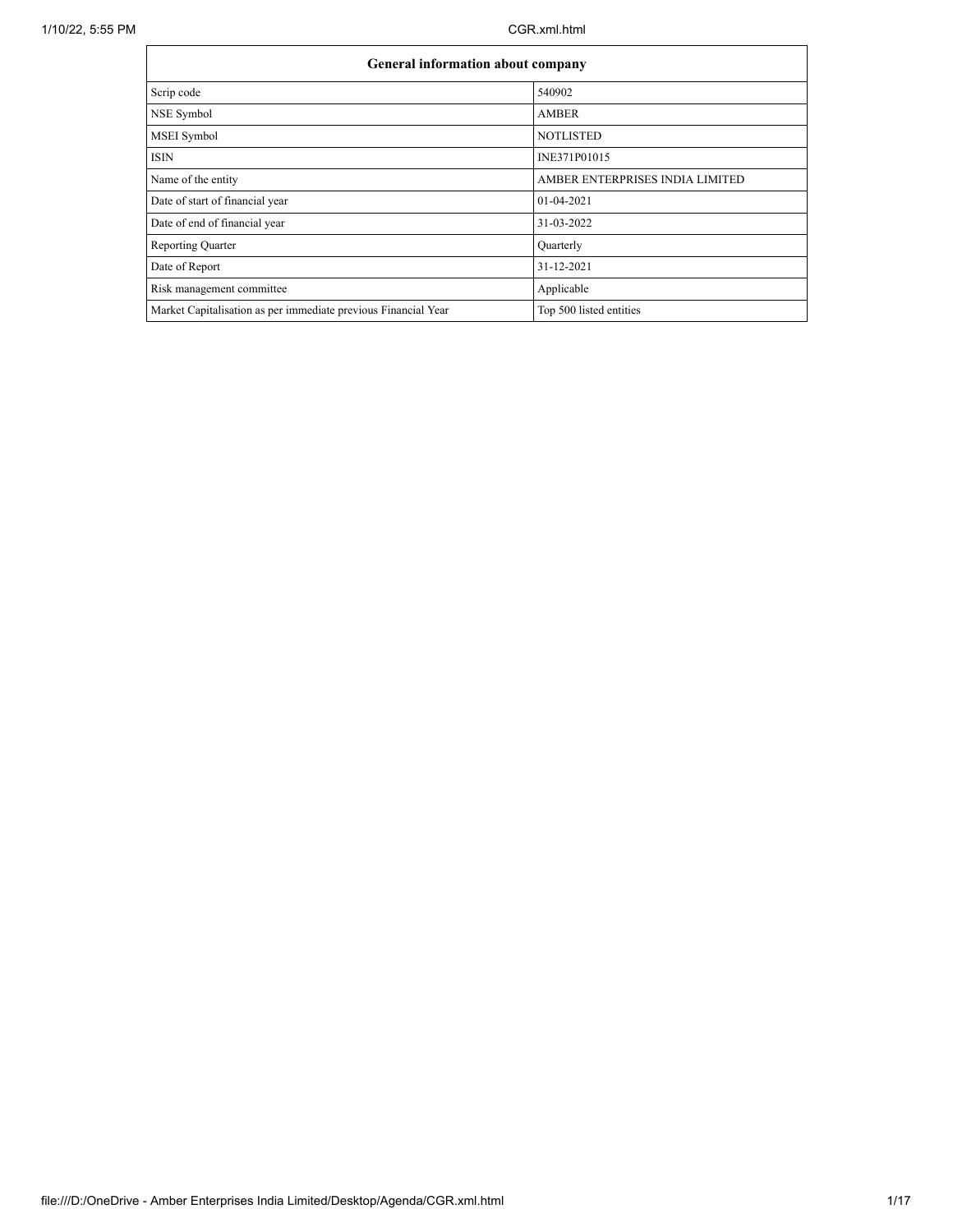## **Annexure I**

## **Annexure I to be submitted by listed entity on quarterly basis**

## **I. Composition of Board of Directors**

|                                               |                   |            |                                                |                            |                            |                          | Disclosure of notes on composition of board of directors explanatory                                 |                                             |                                          |                                                           |                      |                                            |                                                                                                                                                |                                                                                                                                                                      |                                                                                                                                                                          |                                                                                                                                                                                                            |  |
|-----------------------------------------------|-------------------|------------|------------------------------------------------|----------------------------|----------------------------|--------------------------|------------------------------------------------------------------------------------------------------|---------------------------------------------|------------------------------------------|-----------------------------------------------------------|----------------------|--------------------------------------------|------------------------------------------------------------------------------------------------------------------------------------------------|----------------------------------------------------------------------------------------------------------------------------------------------------------------------|--------------------------------------------------------------------------------------------------------------------------------------------------------------------------|------------------------------------------------------------------------------------------------------------------------------------------------------------------------------------------------------------|--|
|                                               |                   |            |                                                |                            |                            |                          |                                                                                                      |                                             |                                          | Whether the listed entity has a Regular Chairperson   Yes |                      |                                            |                                                                                                                                                |                                                                                                                                                                      |                                                                                                                                                                          |                                                                                                                                                                                                            |  |
|                                               |                   |            |                                                |                            |                            |                          |                                                                                                      |                                             |                                          | Whether Chairperson is related to MD or CEO   Yes         |                      |                                            |                                                                                                                                                |                                                                                                                                                                      |                                                                                                                                                                          |                                                                                                                                                                                                            |  |
| of the<br>ctor                                | PAN               | <b>DIN</b> | Category 1<br>of directors                     | Category 2<br>of directors | Category 3<br>of directors | Date<br>of<br>Birth      | Whether<br>special<br>resolution<br>passed?<br>[Refer Reg.<br>$17(1A)$ of<br>Listing<br>Regulations] | Date of<br>passing<br>special<br>resolution | <b>Initial Date</b><br>of<br>appointment | Date of Re-<br>appointment                                | Date of<br>cessation | Tenure<br>of<br>director<br>(in<br>months) | No of<br>Directorship<br>in listed<br>entities<br>including<br>this listed<br>entity (Refer<br>Regulation<br>17A of<br>Listing<br>Regulations) | No of<br>Independent<br>Directorship<br>in listed<br>entities<br>including<br>this listed<br>entity<br>(Refer<br>Regulation<br>$17A(1)$ of<br>Listing<br>Regulations | Number of<br>memberships<br>in Audit/<br>Stakeholder<br>Committee(s)<br>including this<br>listed entity<br>(Refer<br>Regulation<br>$26(1)$ of<br>Listing<br>Regulations) | No of post<br>of<br>Chairperson<br>in Audit/<br>Stakeholder<br>Committee<br>held in listed<br>entities<br>including<br>this listed<br>entity (Refer<br>Regulation<br>$26(1)$ of<br>Listing<br>Regulations) |  |
| R<br>Ŧ                                        | AMWPS9504P        | 00259632   | Executive<br>Director                          | Chairperson CEO            |                            | $28 -$<br>$05 -$<br>1975 | NA                                                                                                   |                                             | 01-10-2004                               | 25-08-2017                                                |                      |                                            |                                                                                                                                                | $\bf{0}$                                                                                                                                                             | $\overline{4}$                                                                                                                                                           | $\theta$                                                                                                                                                                                                   |  |
| T<br>$\mathbf{I}$                             | <b>BTFPS8409E</b> | 02023964   | Executive<br>Director                          | Not<br>Applicable          | MD                         | $01 -$<br>$05 -$<br>1978 | NA                                                                                                   |                                             | 01-01-2008                               | 25-08-2017                                                |                      | 60                                         |                                                                                                                                                | $\bf{0}$                                                                                                                                                             |                                                                                                                                                                          | $\mathbf{0}$                                                                                                                                                                                               |  |
| J <sub>J</sub><br>$\mathbf{R}$<br><b>AWAT</b> | AWAPS6783N        | 02224299   | Non-<br>Executive -<br>Nominee<br>Director     | Not<br>Applicable          |                            | $31 -$<br>$12 -$<br>1972 | NA                                                                                                   |                                             | 12-01-2017                               | 12-01-2017                                                |                      |                                            | $\overline{2}$                                                                                                                                 | $\bf{0}$                                                                                                                                                             |                                                                                                                                                                          | $\theta$                                                                                                                                                                                                   |  |
| H<br>١R<br>A                                  | AAGPA1416Q        | 00446339   | Non-<br>Executive -<br>Independent<br>Director | Not<br>Applicable          | Shareholder<br>Director    | $29 -$<br>$05 -$<br>1946 | Yes                                                                                                  | $23 - 08$<br>2019                           | 20-09-2017                               | 23-08-2019                                                |                      | 60                                         |                                                                                                                                                | $\overline{4}$                                                                                                                                                       | $\mathbf{Q}$                                                                                                                                                             | 5                                                                                                                                                                                                          |  |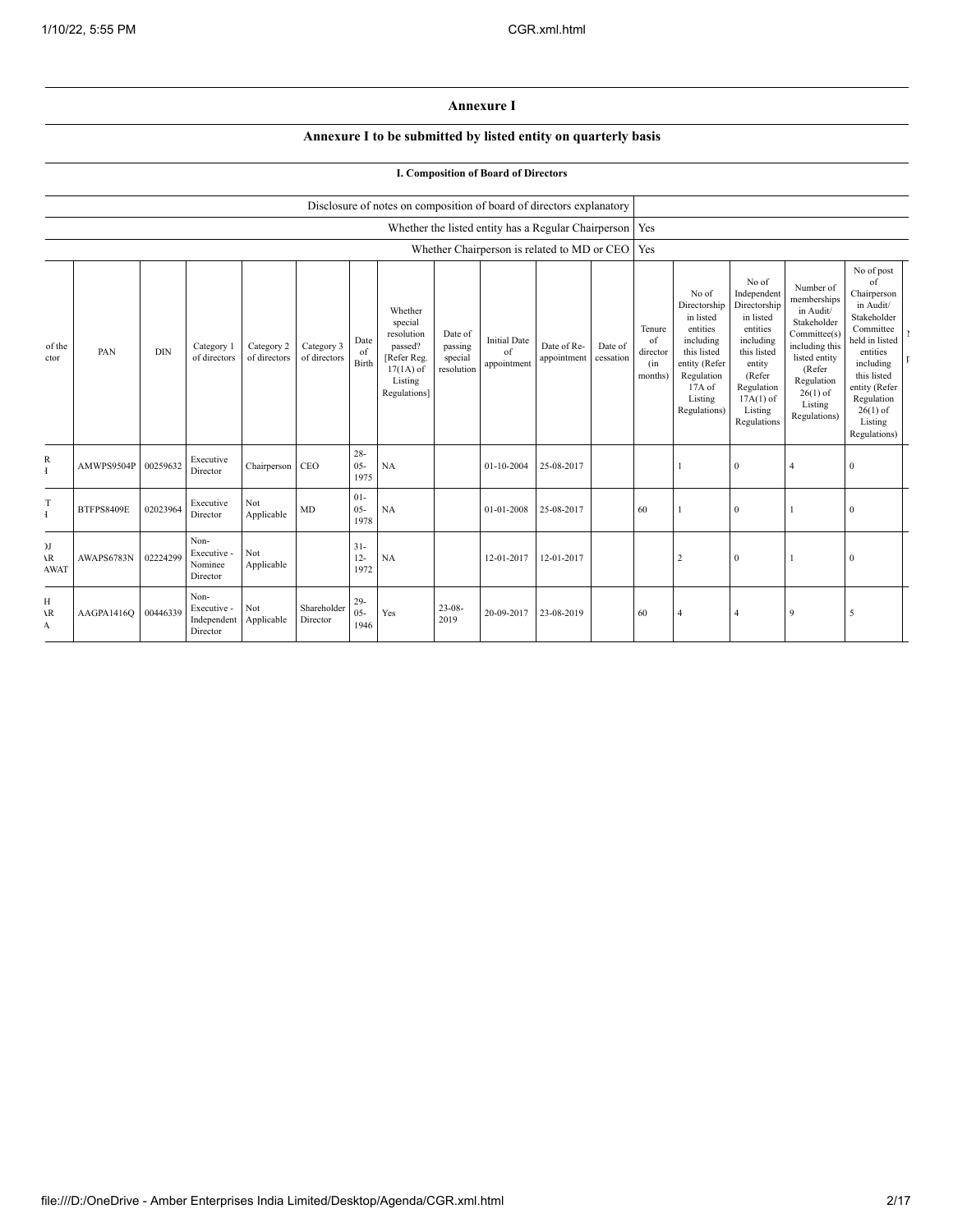|           |                     |                                  |                     |            |                                                |                               |                            |                          | Disclosure of notes on composition of board of directors explanatory                                 |                                             |                                          |                            |                      |                                            |                                                                                                                                                |                                                                                                                                                                      |                                                             |
|-----------|---------------------|----------------------------------|---------------------|------------|------------------------------------------------|-------------------------------|----------------------------|--------------------------|------------------------------------------------------------------------------------------------------|---------------------------------------------|------------------------------------------|----------------------------|----------------------|--------------------------------------------|------------------------------------------------------------------------------------------------------------------------------------------------|----------------------------------------------------------------------------------------------------------------------------------------------------------------------|-------------------------------------------------------------|
|           |                     |                                  |                     |            |                                                |                               |                            |                          | Whether the listed entity has a Regular Chairperson                                                  |                                             |                                          |                            |                      |                                            |                                                                                                                                                |                                                                                                                                                                      |                                                             |
| <b>Sr</b> | Title<br>(Mr<br>Ms) | Name of the<br>Director          | PAN                 | <b>DIN</b> | Category 1<br>of directors                     | Category 2<br>of<br>directors | Category 3<br>of directors | Date<br>of<br>Birth      | Whether<br>special<br>resolution<br>passed?<br>[Refer Reg.<br>$17(1A)$ of<br>Listing<br>Regulations] | Date of<br>passing<br>special<br>resolution | <b>Initial Date</b><br>of<br>appointment | Date of Re-<br>appointment | Date of<br>cessation | Tenure<br>of<br>director<br>(in<br>months) | No of<br>Directorship<br>in listed<br>entities<br>including<br>this listed<br>entity (Refer<br>Regulation<br>17A of<br>Listing<br>Regulations) | No of<br>Independent<br>Directorship<br>in listed<br>entities<br>including<br>this listed<br>entity<br>(Refer<br>Regulation<br>$17A(1)$ of<br>Listing<br>Regulations | n<br>$\frac{1}{2}$<br>$\frac{C}{\text{ir}}$<br>$\, {\bf F}$ |
|           | $5$ Ms              | <b>SUDHA</b><br>PILLAI           | AENPP4151N 02263950 |            | Non-<br>Executive -<br>Independent<br>Director | Not<br>Applicable             | Shareholder<br>Director    | $01 -$<br>$05 -$<br>1950 | NA                                                                                                   |                                             | 20-09-2017                               | 23-08-2019                 |                      | 60                                         | 5                                                                                                                                              | 5                                                                                                                                                                    |                                                             |
|           | $6$ Mr              | <b>SATWINDER</b><br><b>SINGH</b> | ACAPS5953J          | 00164903   | Non-<br>Executive -<br>Independent<br>Director | Not<br>Applicable             | Shareholder<br>Director    | $06 -$<br>$07 -$<br>1964 | NA                                                                                                   |                                             | 20-09-2017                               | 23-08-2019                 |                      | 60                                         |                                                                                                                                                |                                                                                                                                                                      |                                                             |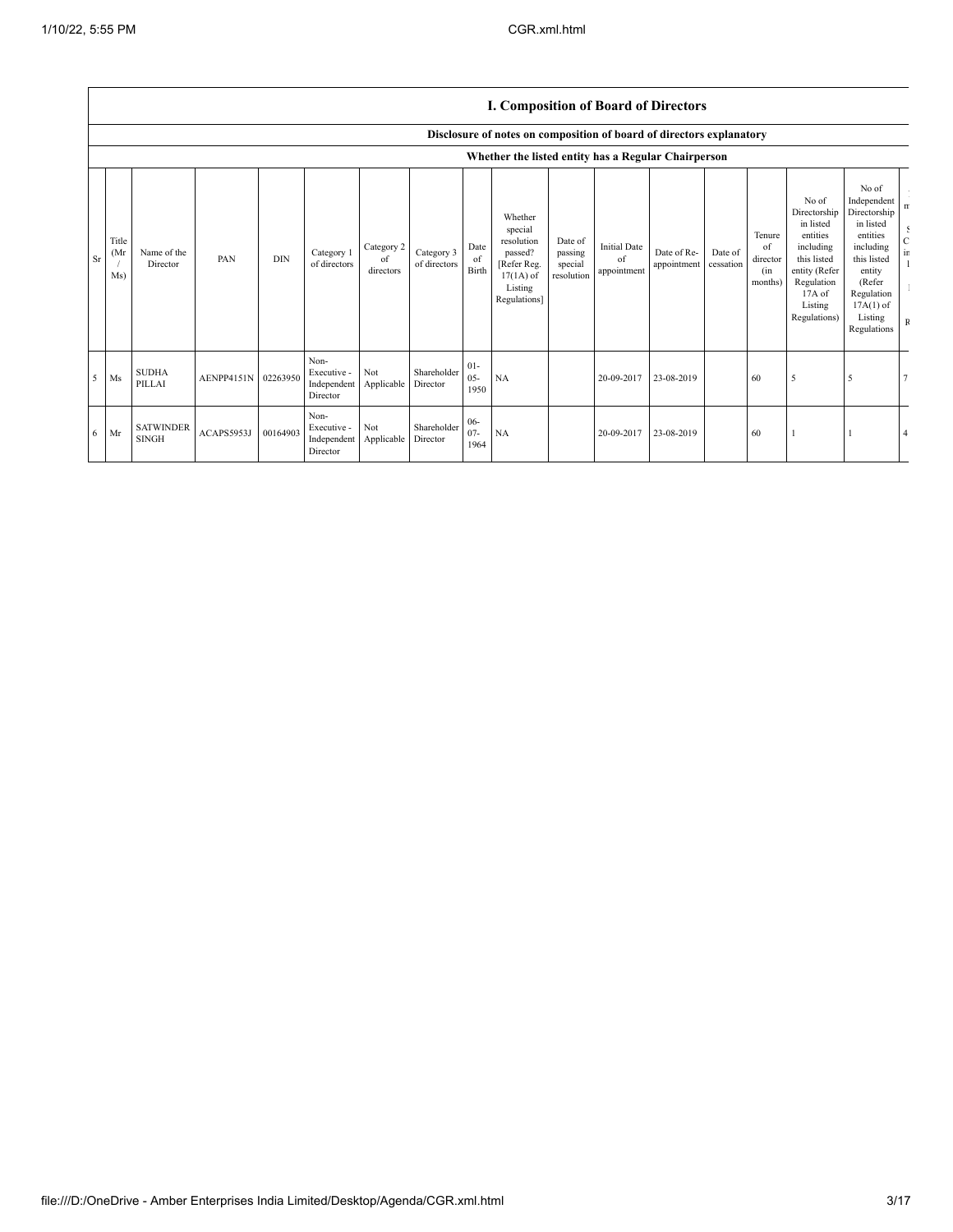|    | <b>Audit Committee Details</b>                              |                              |                                         |                            |                        |                      |         |  |  |  |  |  |  |
|----|-------------------------------------------------------------|------------------------------|-----------------------------------------|----------------------------|------------------------|----------------------|---------|--|--|--|--|--|--|
|    | Whether the Audit Committee has a Regular Chairperson   Yes |                              |                                         |                            |                        |                      |         |  |  |  |  |  |  |
| Sr | <b>DIN</b><br>Number                                        | Name of Committee<br>members | Category 1 of directors                 | Category 2 of<br>directors | Date of<br>Appointment | Date of<br>Cessation | Remarks |  |  |  |  |  |  |
|    | 00446339                                                    | <b>GIRISH KUMAR</b><br>AHUJA | Non-Executive - Independent<br>Director | Chairperson                | 20-09-2017             |                      |         |  |  |  |  |  |  |
| 2  | 00164903                                                    | <b>SATWINDER SINGH</b>       | Non-Executive - Independent<br>Director | Member                     | 20-09-2017             |                      |         |  |  |  |  |  |  |
|    | 02263950                                                    | SUDHA PILLAI                 | Non-Executive - Independent<br>Director | Member                     | 26-09-2017             |                      |         |  |  |  |  |  |  |
| 4  | 00259632                                                    | <b>JASBIR SINGH</b>          | <b>Executive Director</b>               | Member                     | 20-09-2017             |                      |         |  |  |  |  |  |  |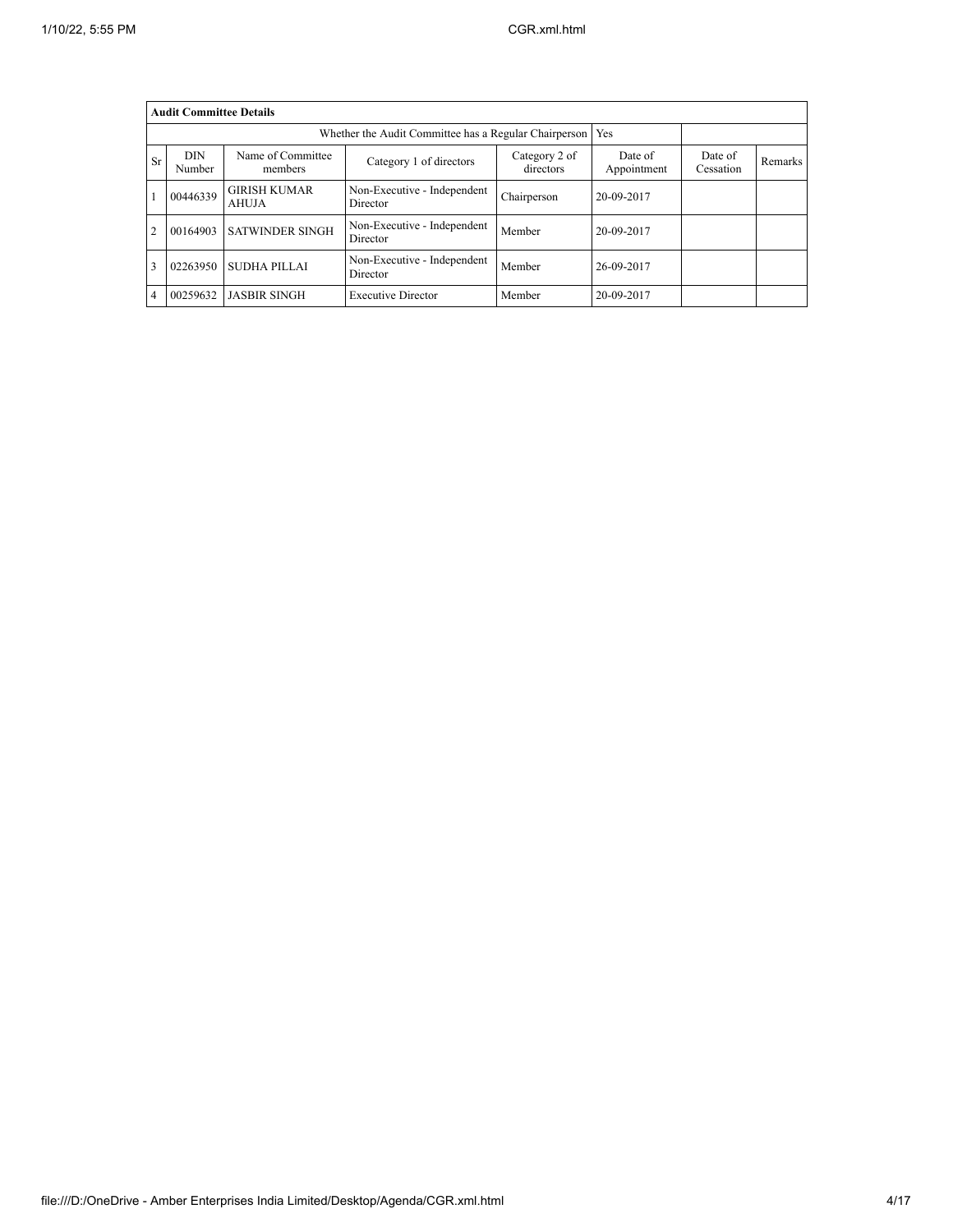|           | Nomination and remuneration committee |                                                                                   |                                         |                            |                        |                      |                |  |  |  |  |  |
|-----------|---------------------------------------|-----------------------------------------------------------------------------------|-----------------------------------------|----------------------------|------------------------|----------------------|----------------|--|--|--|--|--|
|           |                                       | Whether the Nomination and remuneration committee has a Regular Chairperson   Yes |                                         |                            |                        |                      |                |  |  |  |  |  |
| <b>Sr</b> | <b>DIN</b><br>Number                  | Name of Committee<br>members                                                      | Category 1 of directors                 | Category 2 of<br>directors | Date of<br>Appointment | Date of<br>Cessation | <b>Remarks</b> |  |  |  |  |  |
|           |                                       | 00164903 SATWINDER SINGH                                                          | Non-Executive - Independent<br>Director | Chairperson                | 20-09-2017             |                      |                |  |  |  |  |  |
| 2         | 00446339                              | <b>GIRISH KUMAR</b><br>AHUJA                                                      | Non-Executive - Independent<br>Director | Member                     | 20-09-2017             |                      |                |  |  |  |  |  |
| 3         | 02224299                              | <b>MANOJ KUMAR</b><br><b>SEHRAWAT</b>                                             | Non-Executive - Nominee<br>Director     | Member                     | 20-09-2017             |                      |                |  |  |  |  |  |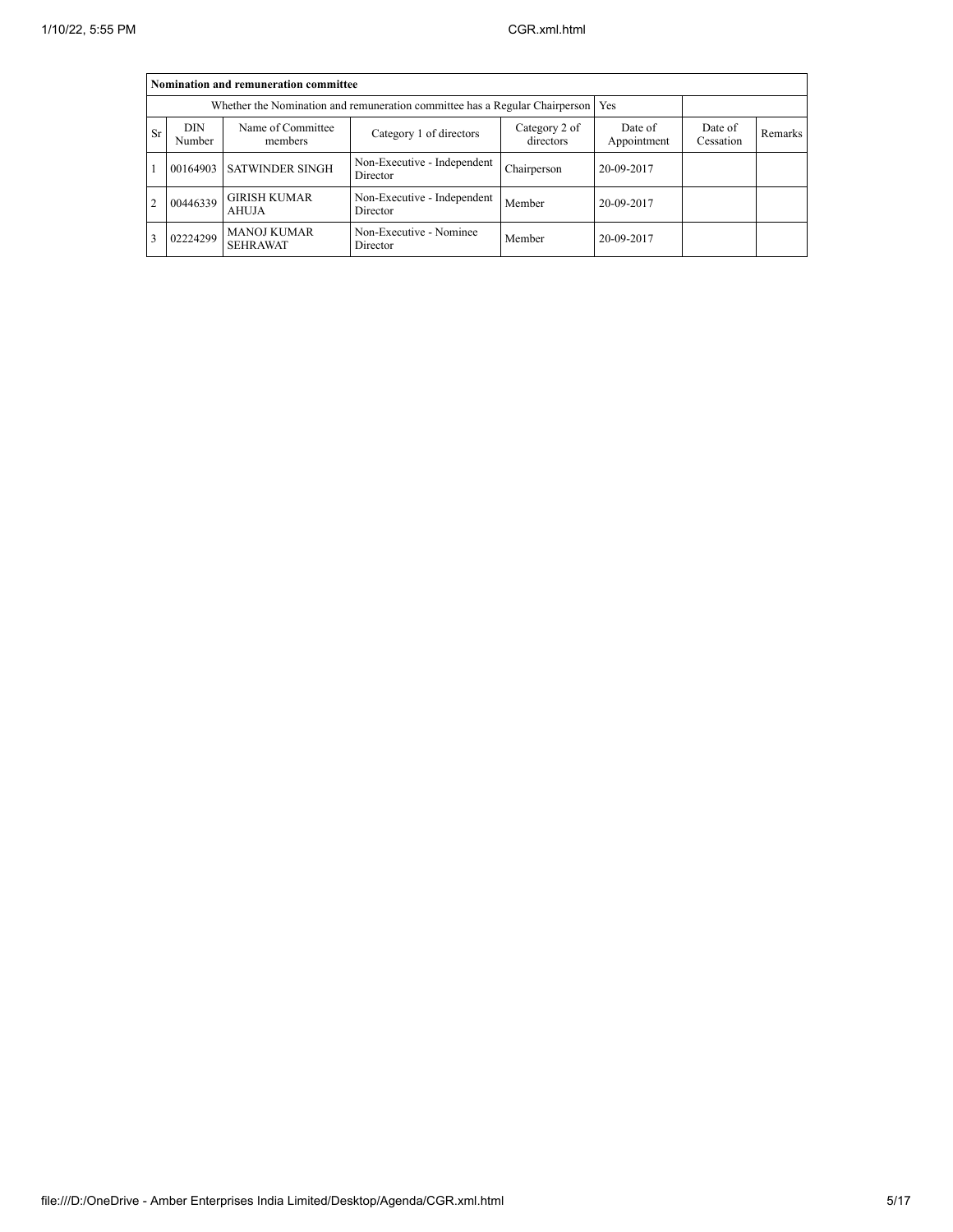|                |                                                                                 | <b>Stakeholders Relationship Committee</b> |                                         |                            |                        |                      |         |  |  |  |  |  |
|----------------|---------------------------------------------------------------------------------|--------------------------------------------|-----------------------------------------|----------------------------|------------------------|----------------------|---------|--|--|--|--|--|
|                | Whether the Stakeholders Relationship Committee has a Regular Chairperson   Yes |                                            |                                         |                            |                        |                      |         |  |  |  |  |  |
| <b>Sr</b>      | <b>DIN</b><br>Number                                                            | Name of Committee<br>members               | Category 1 of directors                 | Category 2 of<br>directors | Date of<br>Appointment | Date of<br>Cessation | Remarks |  |  |  |  |  |
|                |                                                                                 | 00164903 SATWINDER SINGH                   | Non-Executive - Independent<br>Director | Chairperson                | 20-09-2017             |                      |         |  |  |  |  |  |
| $\overline{c}$ | 02224299                                                                        | <b>MANOJ KUMAR</b><br><b>SEHRAWAT</b>      | Non-Executive - Nominee<br>Director     | Member                     | 20-09-2017             |                      |         |  |  |  |  |  |
|                | 02023964                                                                        | <b>DALJIT SINGH</b>                        | <b>Executive Director</b>               | Member                     | 20-09-2017             |                      |         |  |  |  |  |  |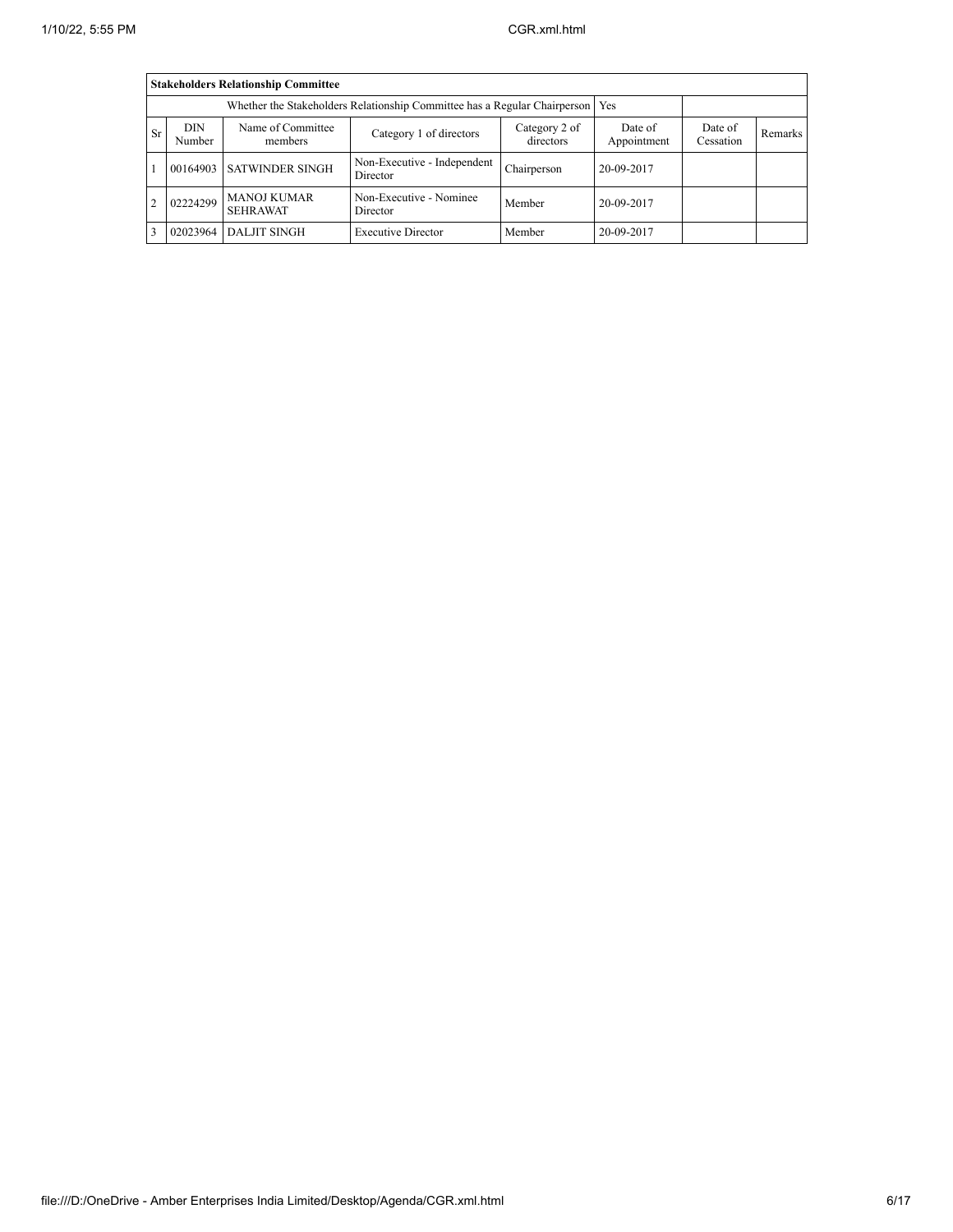|                |                      | <b>Risk Management Committee</b> |                                                                 |                      |            |  |  |
|----------------|----------------------|----------------------------------|-----------------------------------------------------------------|----------------------|------------|--|--|
|                |                      |                                  | Whether the Risk Management Committee has a Regular Chairperson |                      | Yes        |  |  |
| Sr             | <b>DIN</b><br>Number | Name of Committee<br>members     | Date of<br>Appointment                                          | Date of<br>Cessation | Remarks    |  |  |
|                | 00446339             | <b>GIRISH KUMAR</b><br>AHUJA     | 22-05-2021                                                      |                      |            |  |  |
| $\overline{c}$ | 00164903             | <b>SATWINDER SINGH</b>           | Non-Executive - Independent<br>Director                         | Member               | 22-05-2021 |  |  |
| 3              | 02263950             | SUDHA PILLAI                     | 22-05-2021                                                      |                      |            |  |  |
| 4              | 00259632             | <b>JASBIR SINGH</b>              | <b>Executive Director</b>                                       | Member               | 22-05-2021 |  |  |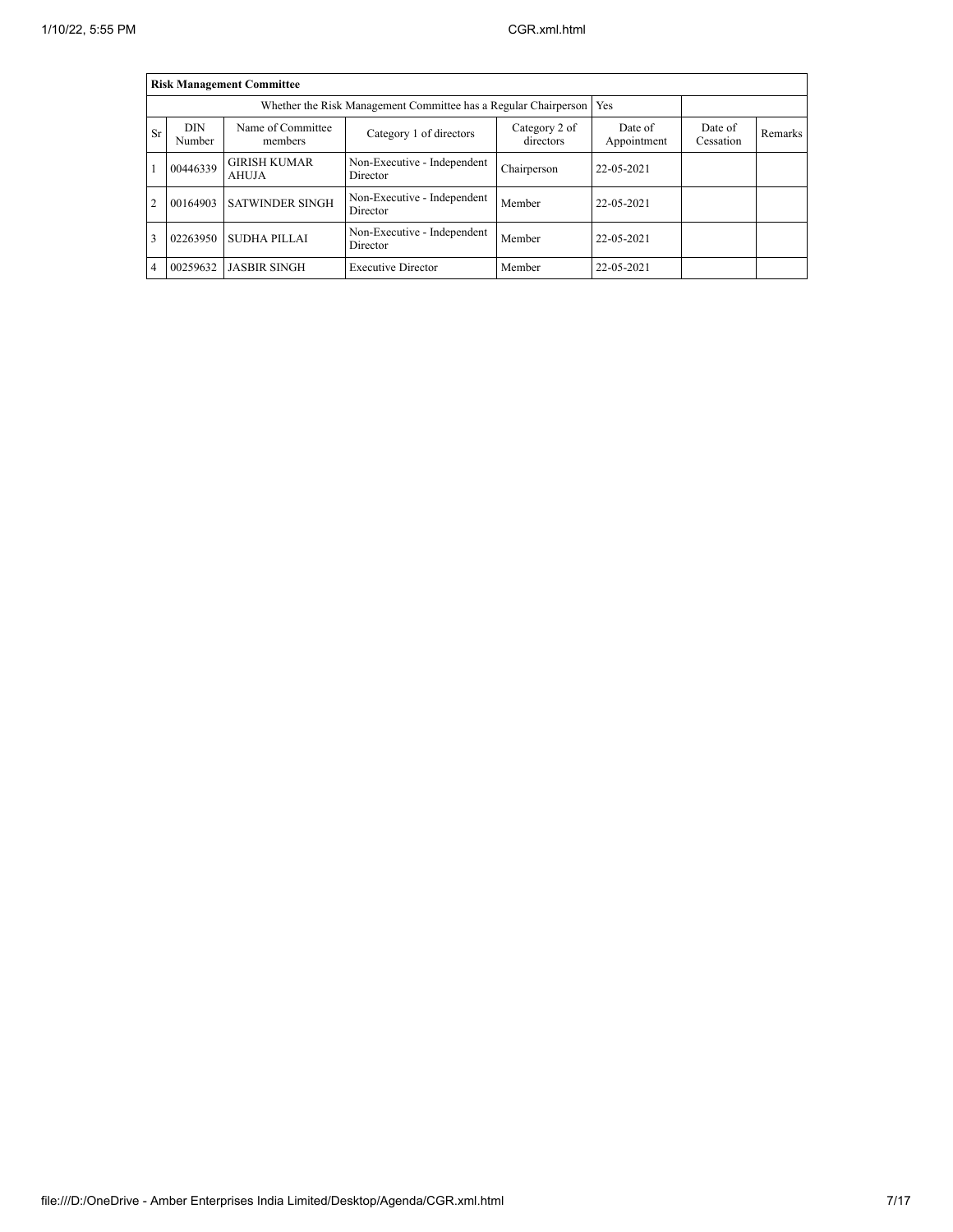|                |                                                                                       | <b>Corporate Social Responsibility Committee</b> |                                         |                            |                        |                      |         |
|----------------|---------------------------------------------------------------------------------------|--------------------------------------------------|-----------------------------------------|----------------------------|------------------------|----------------------|---------|
|                | Whether the Corporate Social Responsibility Committee has a Regular Chairperson   Yes |                                                  |                                         |                            |                        |                      |         |
| Sr             | DIN.<br>Number                                                                        | Name of Committee<br>members                     | Category 1 of directors                 | Category 2 of<br>directors | Date of<br>Appointment | Date of<br>Cessation | Remarks |
|                |                                                                                       | 02263950 SUDHA PILLAI                            | Non-Executive - Independent<br>Director | Chairperson                | 20-09-2017             |                      |         |
| $\overline{2}$ |                                                                                       | 00259632   JASBIR SINGH                          | <b>Executive Director</b>               | Member                     | 20-09-2017             |                      |         |
| 3              | 02023964                                                                              | <b>DALJIT SINGH</b>                              | <b>Executive Director</b>               | Member                     | 20-09-2017             |                      |         |
| 4              | 02224299                                                                              | <b>MANOJ KUMAR</b><br><b>SEHRAWAT</b>            | Non-Executive - Nominee<br>Director     | Member                     | 20-09-2017             |                      |         |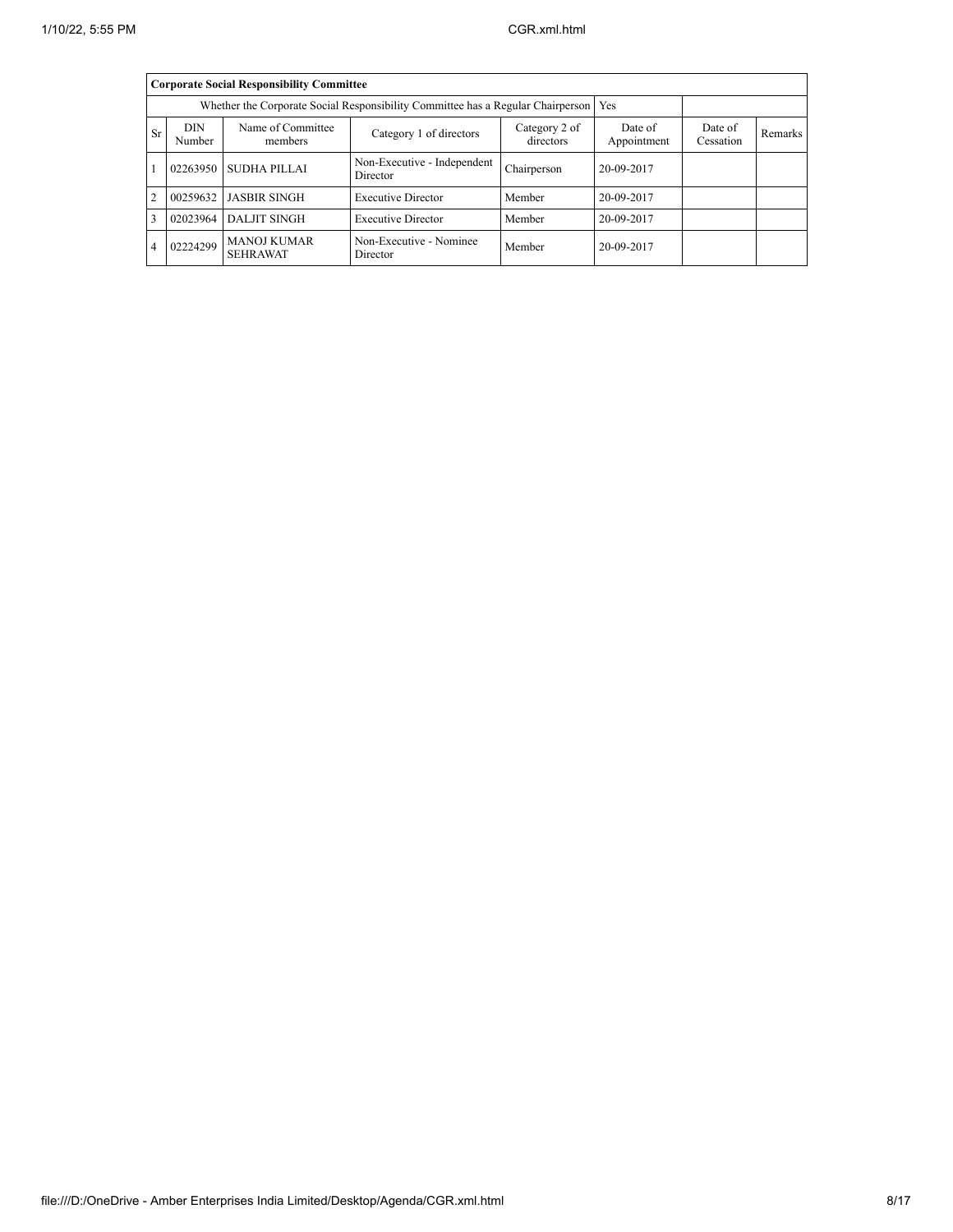| <b>Other Committee</b> |                                                                                                                                     |  |  |
|------------------------|-------------------------------------------------------------------------------------------------------------------------------------|--|--|
|                        | Sr   DIN Number   Name of Committee members   Name of other committee   Category 1 of directors   Category 2 of directors   Remarks |  |  |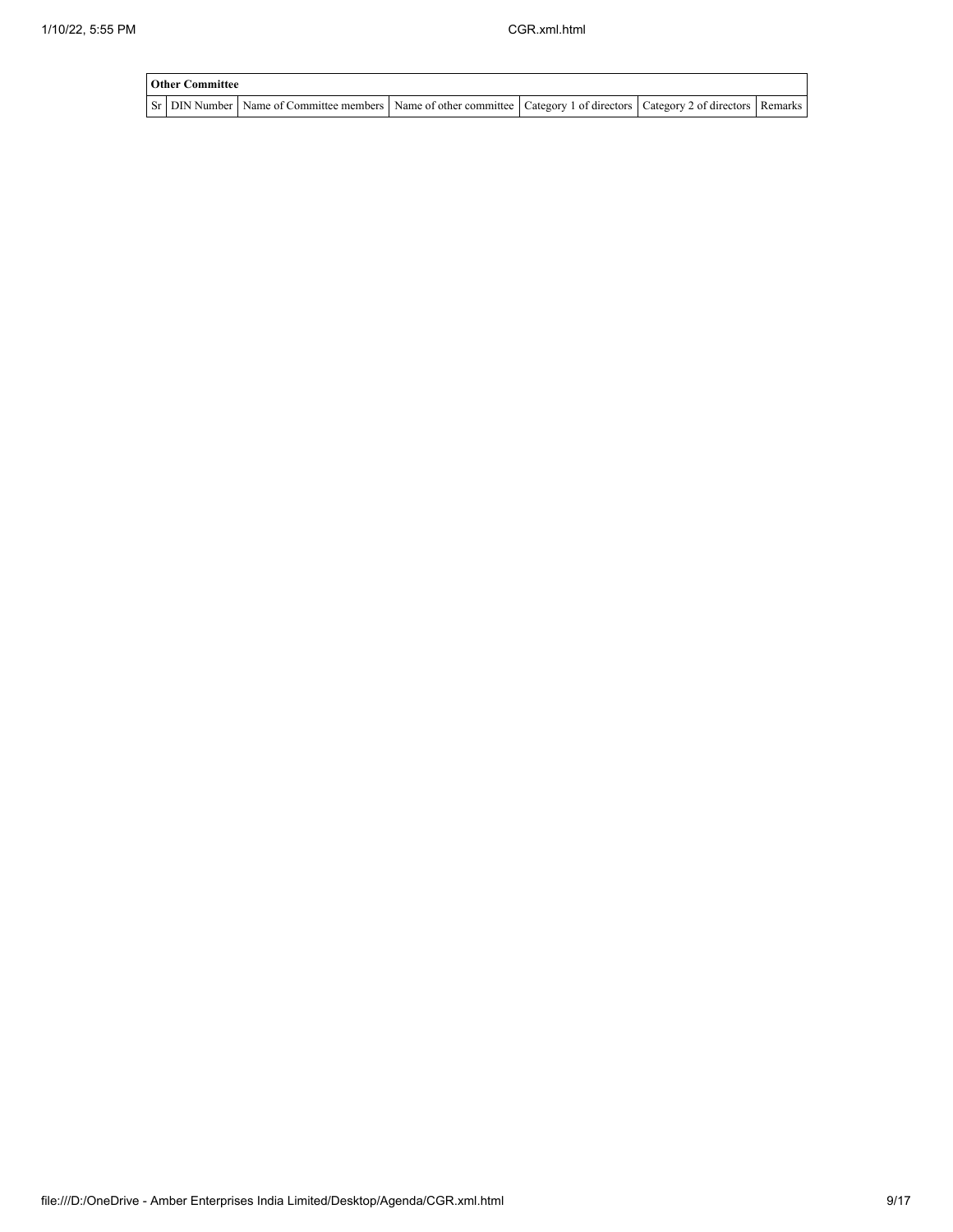|                | <b>Annexure 1</b>                                                   |                                                               |                                                                      |                                       |                                                     |                                                                      |                                                                        |  |  |  |  |  |
|----------------|---------------------------------------------------------------------|---------------------------------------------------------------|----------------------------------------------------------------------|---------------------------------------|-----------------------------------------------------|----------------------------------------------------------------------|------------------------------------------------------------------------|--|--|--|--|--|
|                | <b>Annexure 1</b>                                                   |                                                               |                                                                      |                                       |                                                     |                                                                      |                                                                        |  |  |  |  |  |
|                | <b>III. Meeting of Board of Directors</b>                           |                                                               |                                                                      |                                       |                                                     |                                                                      |                                                                        |  |  |  |  |  |
|                | Disclosure of notes on meeting of board<br>of directors explanatory |                                                               |                                                                      |                                       |                                                     |                                                                      |                                                                        |  |  |  |  |  |
| <b>Sr</b>      | Date(s) of<br>meeting (if any)<br>in the previous<br>quarter        | $Date(s)$ of<br>meeting (if any)<br>in the current<br>quarter | Maximum gap<br>between any two<br>consecutive (in<br>number of days) | Notes for<br>not<br>providing<br>Date | Whether<br>requirement of<br>Quorum met<br>(Yes/No) | Number of Directors<br>present* (other than<br>Independent Director) | No. of<br>Independent<br><b>Directors</b><br>attending the<br>meeting* |  |  |  |  |  |
|                | 07-08-2021                                                          |                                                               |                                                                      |                                       | <b>Yes</b>                                          |                                                                      |                                                                        |  |  |  |  |  |
| $\overline{2}$ |                                                                     | 30-10-2021                                                    | 83                                                                   |                                       | Yes                                                 | 6                                                                    | -6                                                                     |  |  |  |  |  |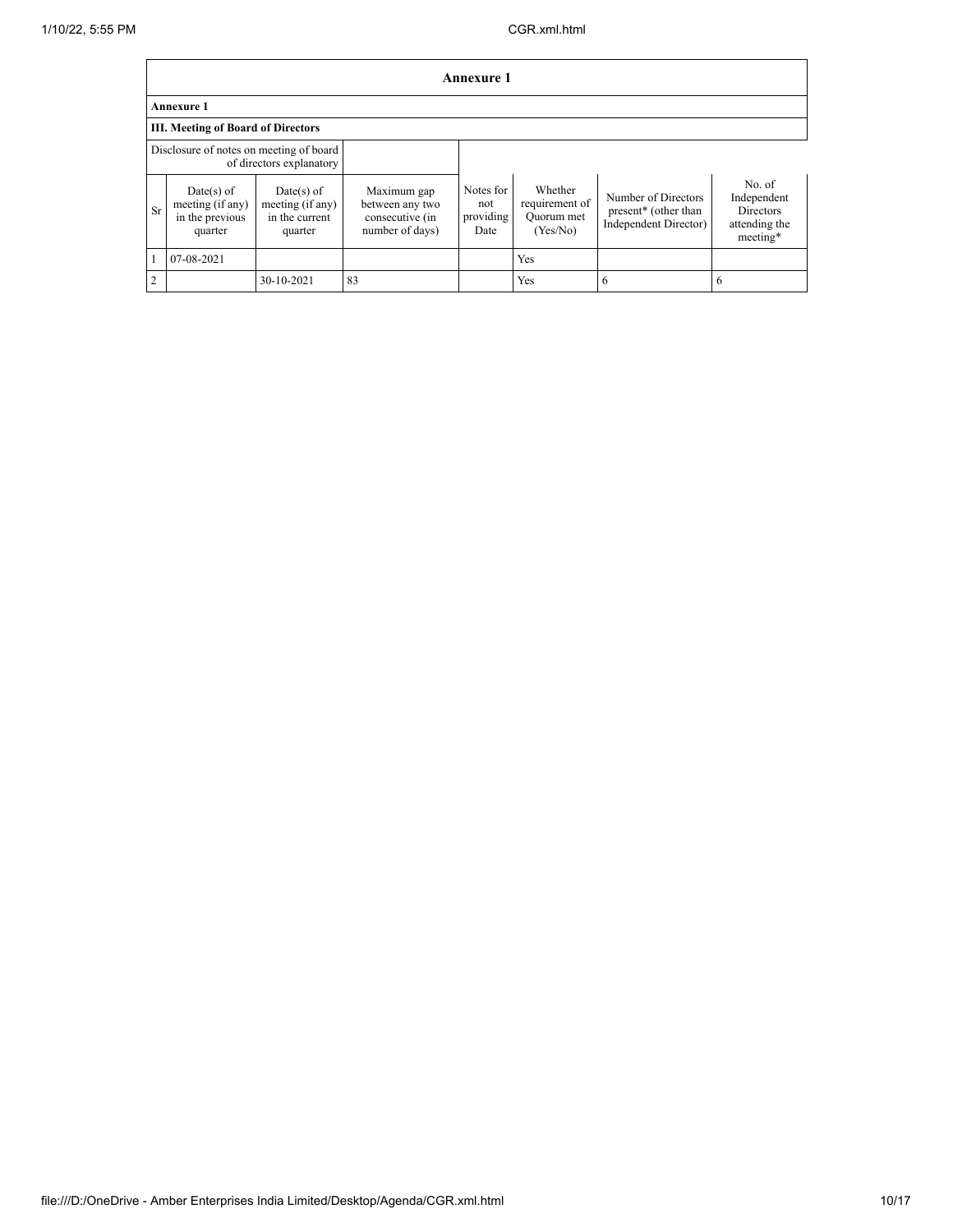|                |                                                    |                                                                                                          |                                                                      | <b>Annexure 1</b>             |                                       |                                                        |                                                                                      |                                                                           |
|----------------|----------------------------------------------------|----------------------------------------------------------------------------------------------------------|----------------------------------------------------------------------|-------------------------------|---------------------------------------|--------------------------------------------------------|--------------------------------------------------------------------------------------|---------------------------------------------------------------------------|
|                | <b>IV. Meeting of Committees</b>                   |                                                                                                          |                                                                      |                               |                                       |                                                        |                                                                                      |                                                                           |
|                |                                                    |                                                                                                          | Disclosure of notes on meeting of committees explanatory             |                               |                                       |                                                        |                                                                                      |                                                                           |
| Sr             | Name of<br>Committee                               | Date(s) of meeting (Enter<br>dates of Previous quarter<br>and Current quarter in<br>chronological order) | Maximum gap<br>between any two<br>consecutive (in<br>number of days) | Name of<br>other<br>committee | Reson for<br>not<br>providing<br>date | Whether<br>requirement<br>of Quorum<br>met<br>(Yes/No) | Number of<br><b>Directors</b><br>present* (other<br>than<br>Independent<br>Director) | No. of<br>Independent<br><b>Directors</b><br>attending<br>the<br>meeting* |
| 1              | Audit<br>Committee                                 | 07-08-2021                                                                                               |                                                                      |                               |                                       | Yes                                                    |                                                                                      |                                                                           |
| $\overline{c}$ | Audit<br>Committee                                 | 30-10-2021                                                                                               | 83                                                                   |                               |                                       | Yes                                                    | 4                                                                                    | 3                                                                         |
| 3              | Risk<br>Management<br>Committee                    | 07-08-2021                                                                                               |                                                                      |                               |                                       | Yes                                                    |                                                                                      |                                                                           |
| 4              | Risk<br>Management<br>Committee                    | 30-10-2021                                                                                               |                                                                      |                               |                                       | Yes                                                    | 4                                                                                    | 3                                                                         |
| 5              | Corporate<br>Social<br>Responsibility<br>Committee | 30-10-2021                                                                                               |                                                                      |                               |                                       | Yes                                                    | 3                                                                                    |                                                                           |
| 6              | <b>Stakeholders</b><br>Relationship<br>Committee   | 07-08-2021                                                                                               |                                                                      |                               |                                       | Yes                                                    |                                                                                      |                                                                           |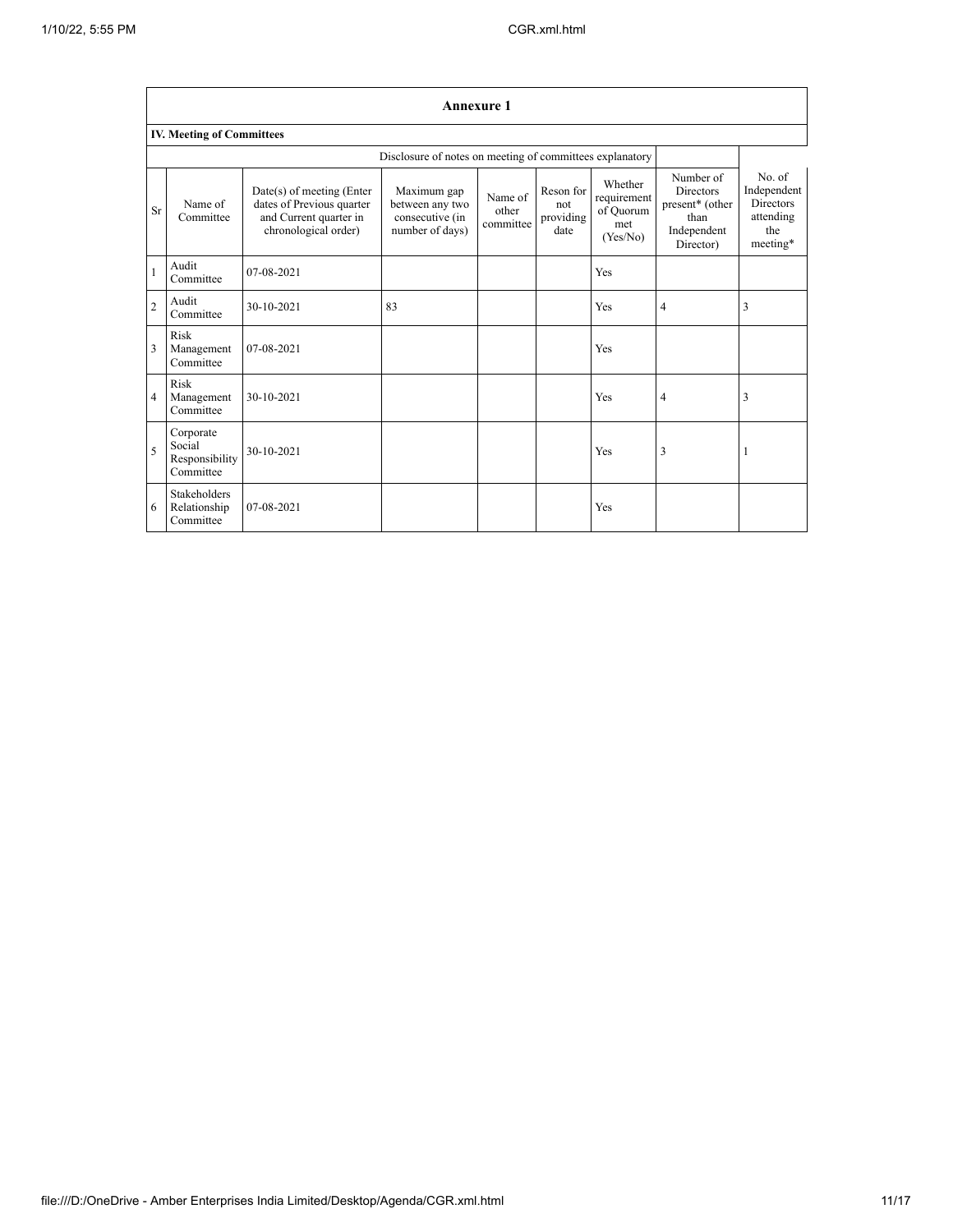|           | <b>Annexure 1</b>                         |                                                                                                            |                                                                      |                               |                                       |                                                        |                                                                               |                                                                 |
|-----------|-------------------------------------------|------------------------------------------------------------------------------------------------------------|----------------------------------------------------------------------|-------------------------------|---------------------------------------|--------------------------------------------------------|-------------------------------------------------------------------------------|-----------------------------------------------------------------|
|           | <b>IV. Meeting of Committees</b>          |                                                                                                            |                                                                      |                               |                                       |                                                        |                                                                               |                                                                 |
| <b>Sr</b> | Name of<br>Committee                      | $Date(s)$ of meeting (Enter<br>dates of Previous quarter<br>and Current quarter in<br>chronological order) | Maximum gap<br>between any two<br>consecutive (in<br>number of days) | Name of<br>other<br>committee | Reson for<br>not<br>providing<br>date | Whether<br>requirement<br>of Quorum<br>met<br>(Yes/No) | Number of<br>Directors<br>present* (other<br>than<br>Independent<br>Director) | No. of<br>Independent<br>Directors<br>attending the<br>meeting* |
| 7         | Stakeholders<br>Relationship<br>Committee | 30-10-2021                                                                                                 |                                                                      |                               |                                       | Yes                                                    | 3                                                                             |                                                                 |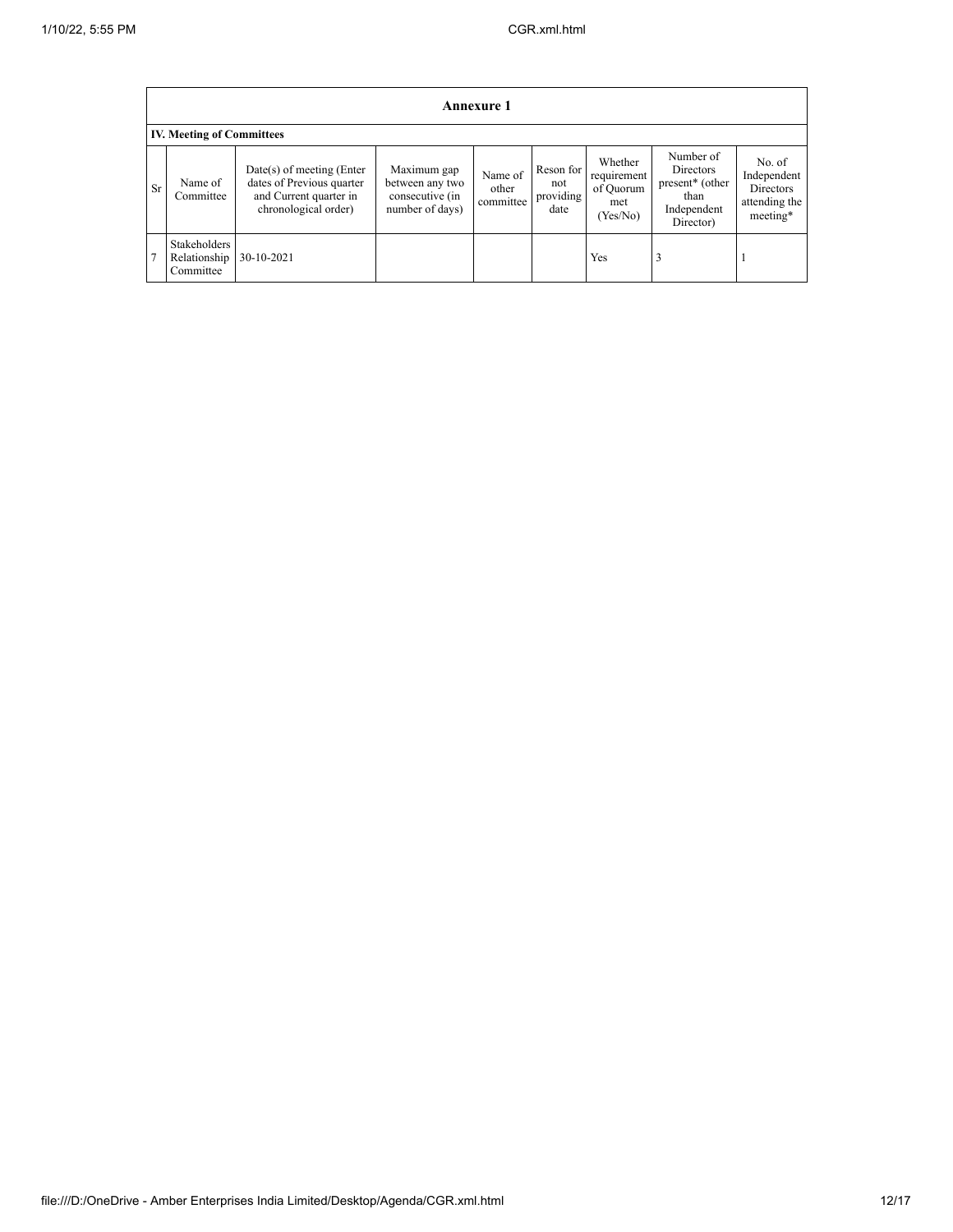|                               | <b>Annexure 1</b>                                                                                         |                                  |                                                                    |  |  |
|-------------------------------|-----------------------------------------------------------------------------------------------------------|----------------------------------|--------------------------------------------------------------------|--|--|
| V. Related Party Transactions |                                                                                                           |                                  |                                                                    |  |  |
| Sr                            | Subject                                                                                                   | Compliance status<br>(Yes/No/NA) | If status is "No" details of non-<br>compliance may be given here. |  |  |
|                               | Whether prior approval of audit committee obtained                                                        | Yes                              |                                                                    |  |  |
| $\overline{c}$                | Whether shareholder approval obtained for material RPT                                                    | <b>NA</b>                        |                                                                    |  |  |
| 3                             | Whether details of RPT entered into pursuant to omnibus approval<br>have been reviewed by Audit Committee | Yes                              |                                                                    |  |  |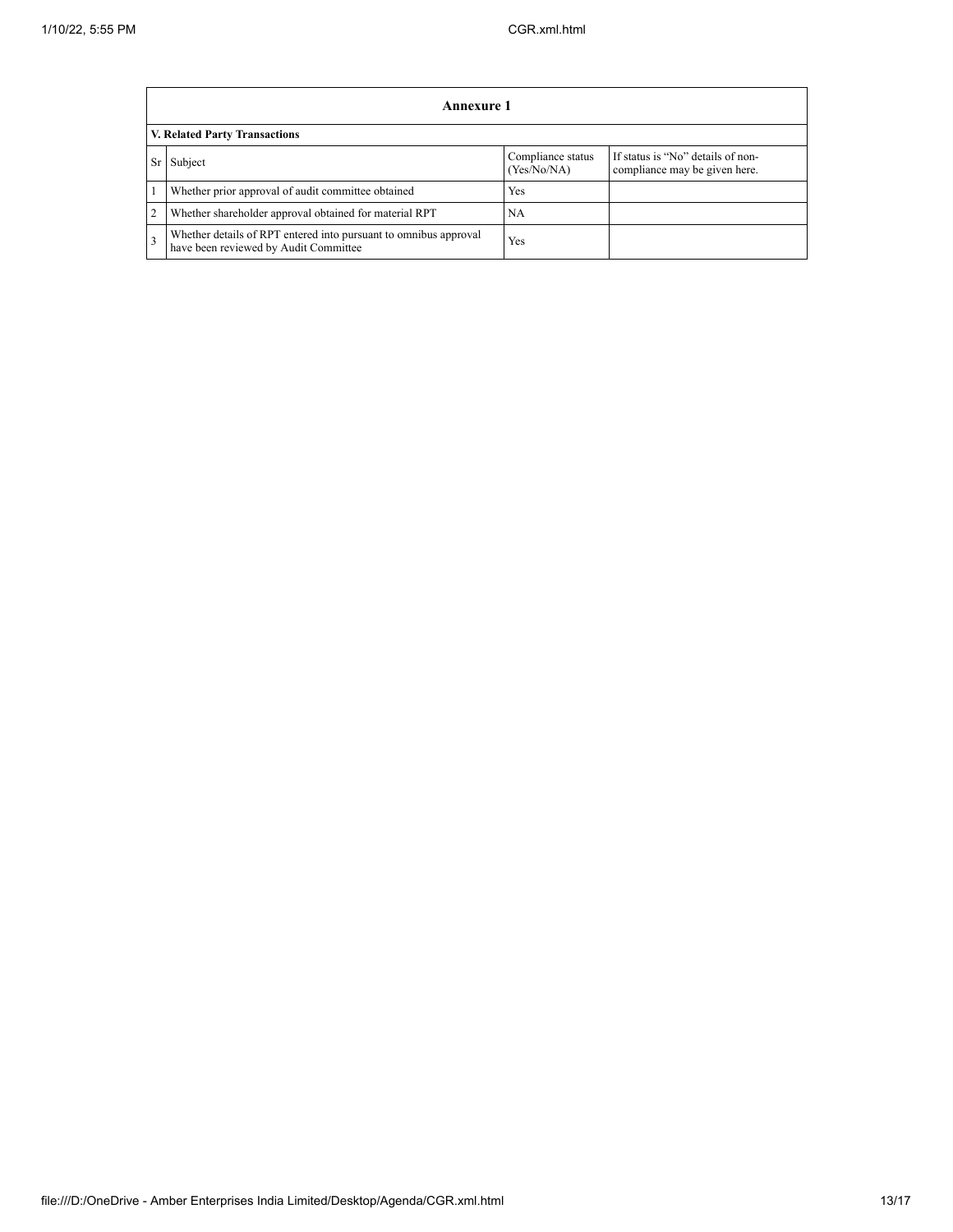|                          | <b>Annexure 1</b>                                                                                                                                                                                               |                               |  |  |  |
|--------------------------|-----------------------------------------------------------------------------------------------------------------------------------------------------------------------------------------------------------------|-------------------------------|--|--|--|
|                          | <b>VI. Affirmations</b>                                                                                                                                                                                         |                               |  |  |  |
| Sr                       | Subject                                                                                                                                                                                                         | Compliance<br>status (Yes/No) |  |  |  |
|                          | The composition of Board of Directors is in terms of SEBI (Listing obligations and disclosure requirements)<br>Regulations, 2015                                                                                | <b>Yes</b>                    |  |  |  |
| $\overline{c}$           | The composition of the following committees is in terms of SEBI(Listing obligations and disclosure requirements)<br>Regulations, 2015 a. Audit Committee                                                        | Yes                           |  |  |  |
| $\overline{\mathbf{3}}$  | The composition of the following committees is in terms of SEBI(Listing obligations and disclosure requirements)<br>Regulations, 2015. b. Nomination & remuneration committee                                   | Yes                           |  |  |  |
| $\overline{4}$           | The composition of the following committees is in terms of SEBI(Listing obligations and disclosure requirements)<br>Regulations, 2015. c. Stakeholders relationship committee                                   | Yes                           |  |  |  |
| $\overline{\phantom{0}}$ | The composition of the following committees is in terms of SEBI(Listing obligations and disclosure requirements)<br>Regulations, 2015. d. Risk management committee (applicable to the top 500 listed entities) | Yes                           |  |  |  |
| 6                        | The committee members have been made aware of their powers, role and responsibilities as specified in SEBI<br>(Listing obligations and disclosure requirements) Regulations, 2015.                              | Yes                           |  |  |  |
| $\overline{7}$           | The meetings of the board of directors and the above committees have been conducted in the manner as specified in<br>SEBI (Listing obligations and disclosure requirements) Regulations, 2015.                  | Yes                           |  |  |  |
| 8                        | This report and/or the report submitted in the previous quarter has been placed before Board of Directors.                                                                                                      | Yes                           |  |  |  |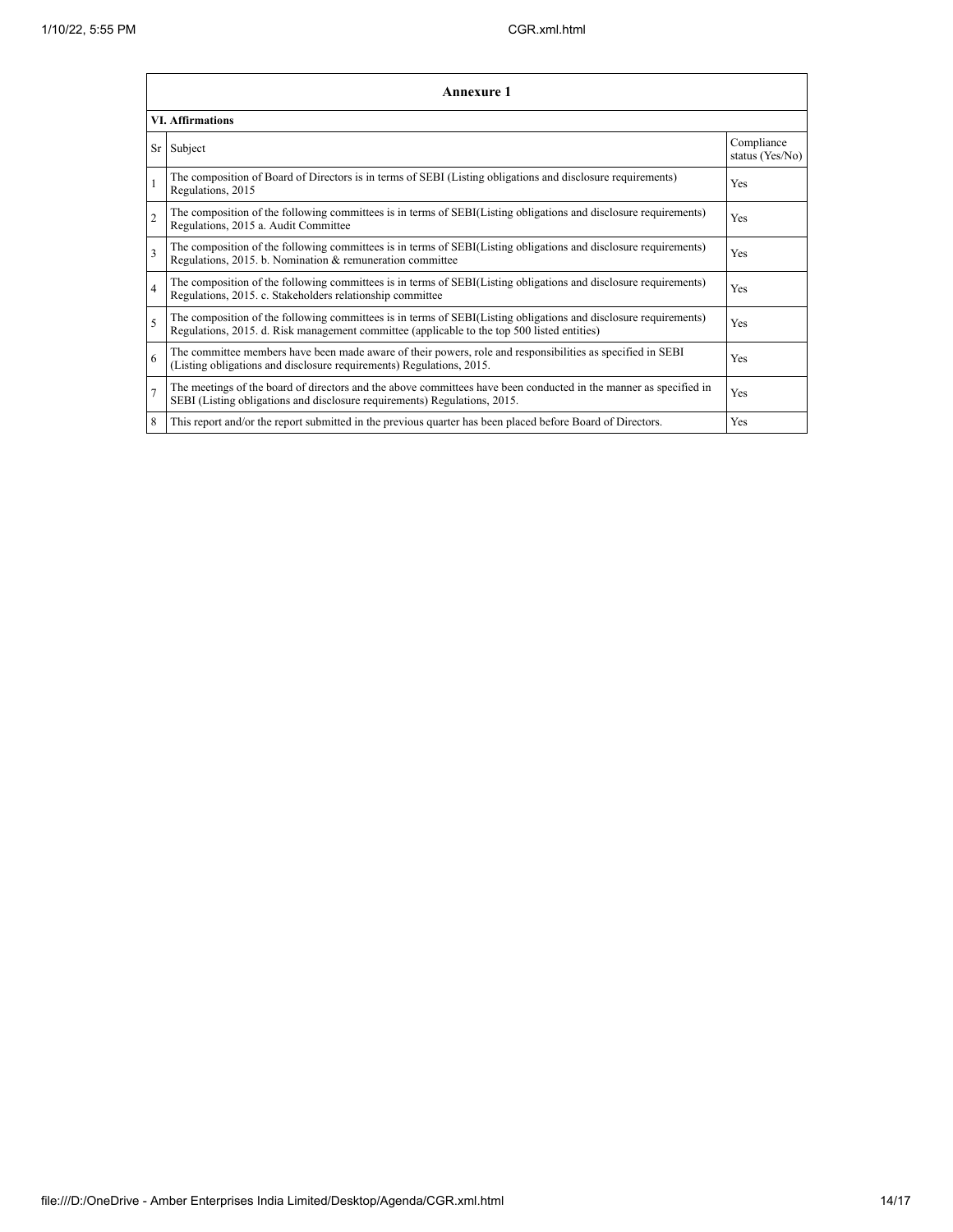| <b>Annexure 1</b> |                   |                                          |
|-------------------|-------------------|------------------------------------------|
| <sub>Sr</sub>     | Subject           | Compliance status                        |
|                   | Name of signatory | KONICA YADAV                             |
|                   | Designation       | Company Secretary and Compliance Officer |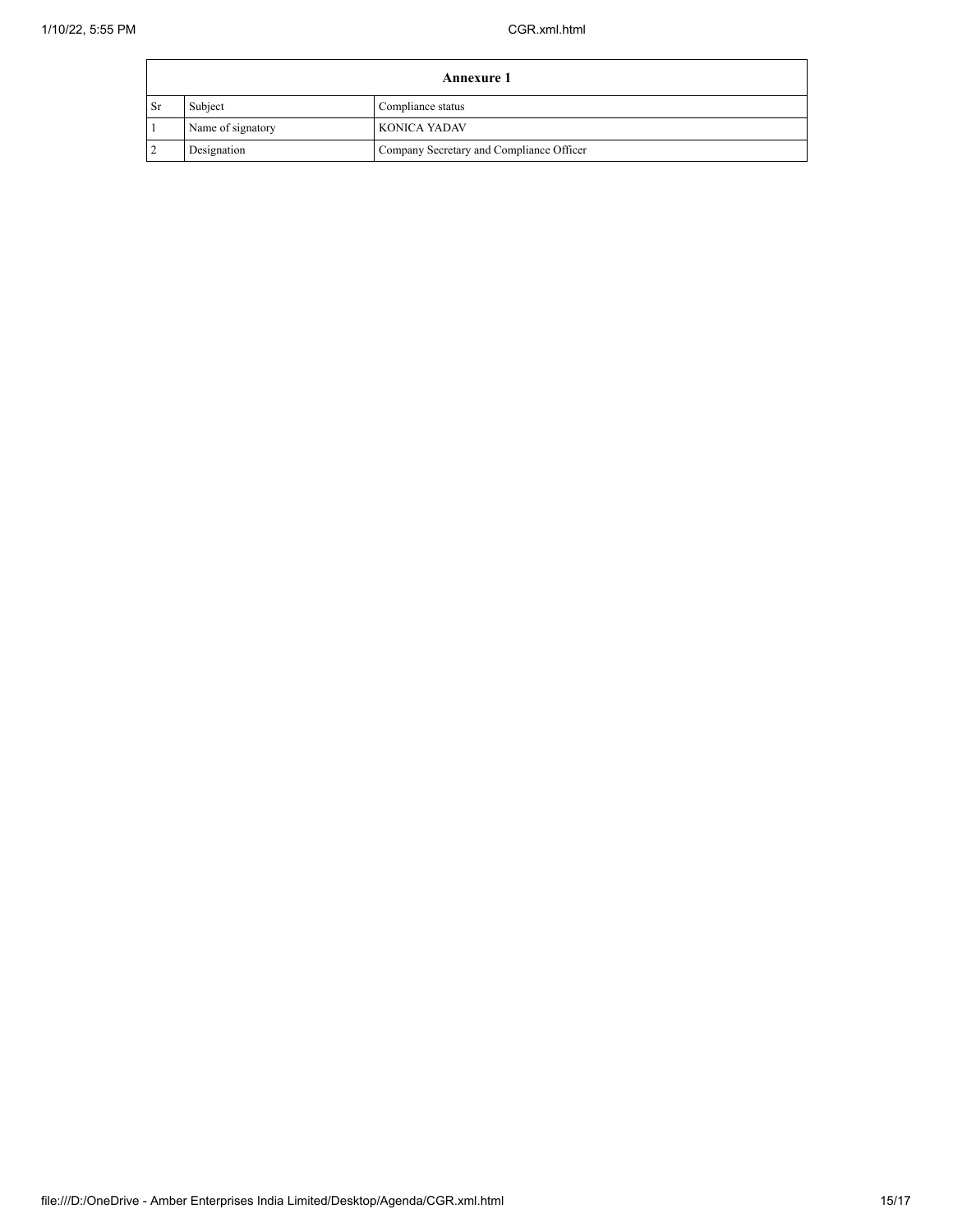| <b>Signatory Details</b> |                                          |
|--------------------------|------------------------------------------|
| Name of signatory        | Konica Yadav                             |
| Designation of person    | Company Secretary and Compliance Officer |
| Place                    | Gurugram                                 |
| Date                     | $10-01-2022$                             |